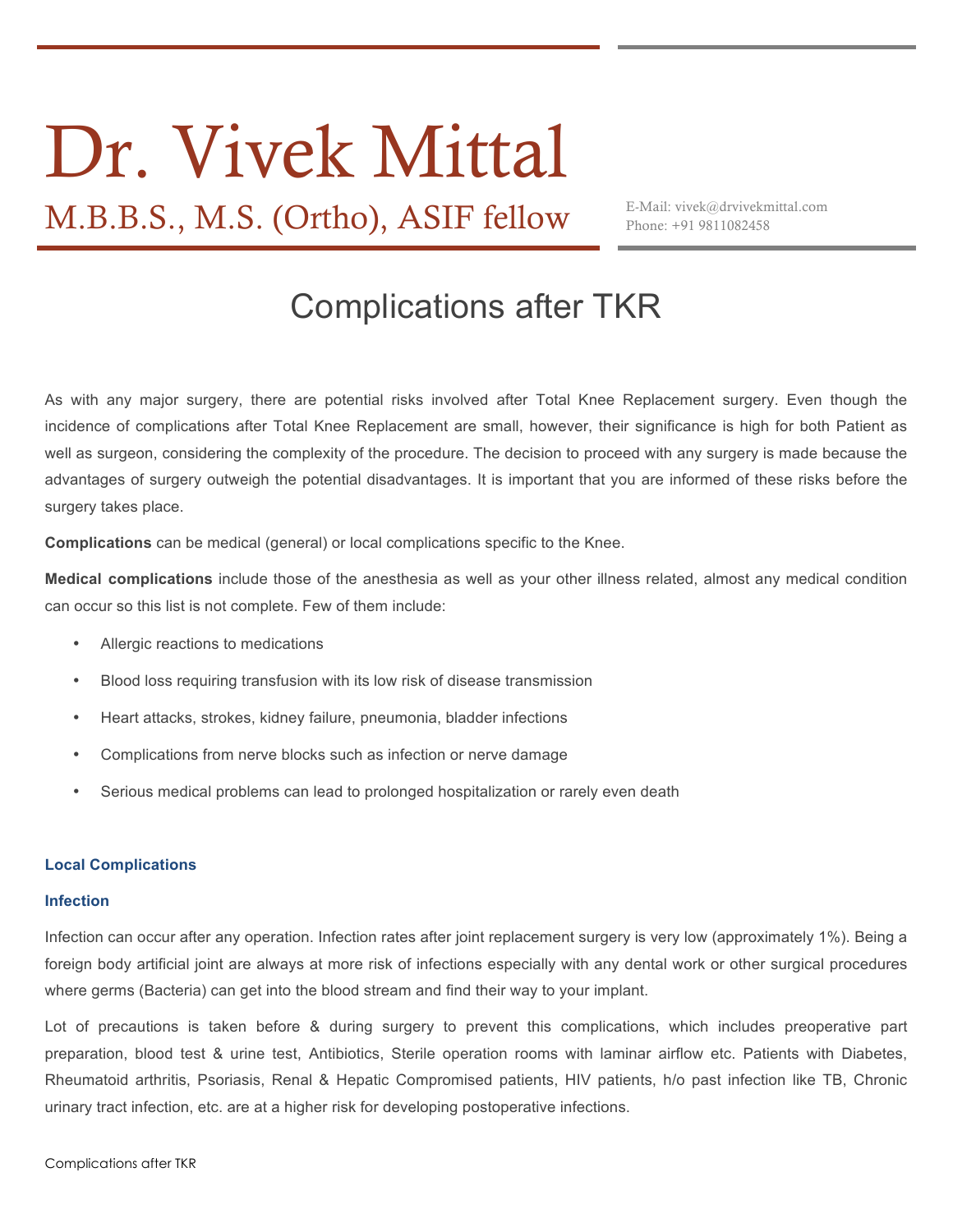Early infections and low virulence infections can be treated with antibiotics, but may require further surgery like surgical debridement (joint cleaning), if they do not respond to antibiotics alone. If infection persist or gets aggravated in spite of adequate antibiotics / joint cleaning then your artificial joint may need to be removed and replaced by cement antibiotic spacer to eradicate infection.

If you have any unexplained pain, swelling, or redness in the operated knee joint, you should consult your surgeon as soon as possible.

#### **Blood Clots (Deep Venous Thrombosis)**

Blood clots in the veins of the legs are one of the most common complications of total knee replacement surgery. They can form in the calf veins and can travel to the lung (Pulmonary embolism). Pulmonary embolism is serious and even life threatening complication. It is treated with medicines to dissolve it. Adequate precautions are taken before & after surgery to prevent them from occurring; like LMWH (medicines), Aspirin, Calf pumps, early exercises, Stockinet's etc. Blood clots can occur despite all these precautions and are usually not dangerous if appropriately treated. If you get calf pain or shortness of breath at any stage, you should notify your surgeon immediately.

# **Stiffness in the Knee**

Ideally, your knee should bend as much as before surgery but on occasion, may not bend even, as much as, was present before surgery. For unexplained reasons, some patients form excessive scar tissue in the knee after surgery, resulting in diminished bending of the knee (a condition called arthrofibrosis). It is impossible to predict ahead of time which patients might develop arthrofibrosis. In these patients manipulation of the knee is required to break down the excessive scar tissue, this means going to the operating room where the knee is bent for you while under anesthesia. Arthroscopic surgery to clean up the excessive scar within the knee joint may be required, rarely if nothing helps.

#### **Ligament Injuries**

There are a number of ligaments surrounding the knee. These ligaments can be torn during surgery or break or stretch out any time afterwards. Ligament injury to inside of the knee (medial collateral ligament) can be of serious consequence requiring reoperation.

#### **Patellar Complications**

Occasionally the kneecap does not track properly on the femoral component causing it to "jump" as the knee bends. The chance of this occurring is very less with the current generation of total knee implants. The plastic part on the patella can wear through. These problems sometimes need reoperation for correction.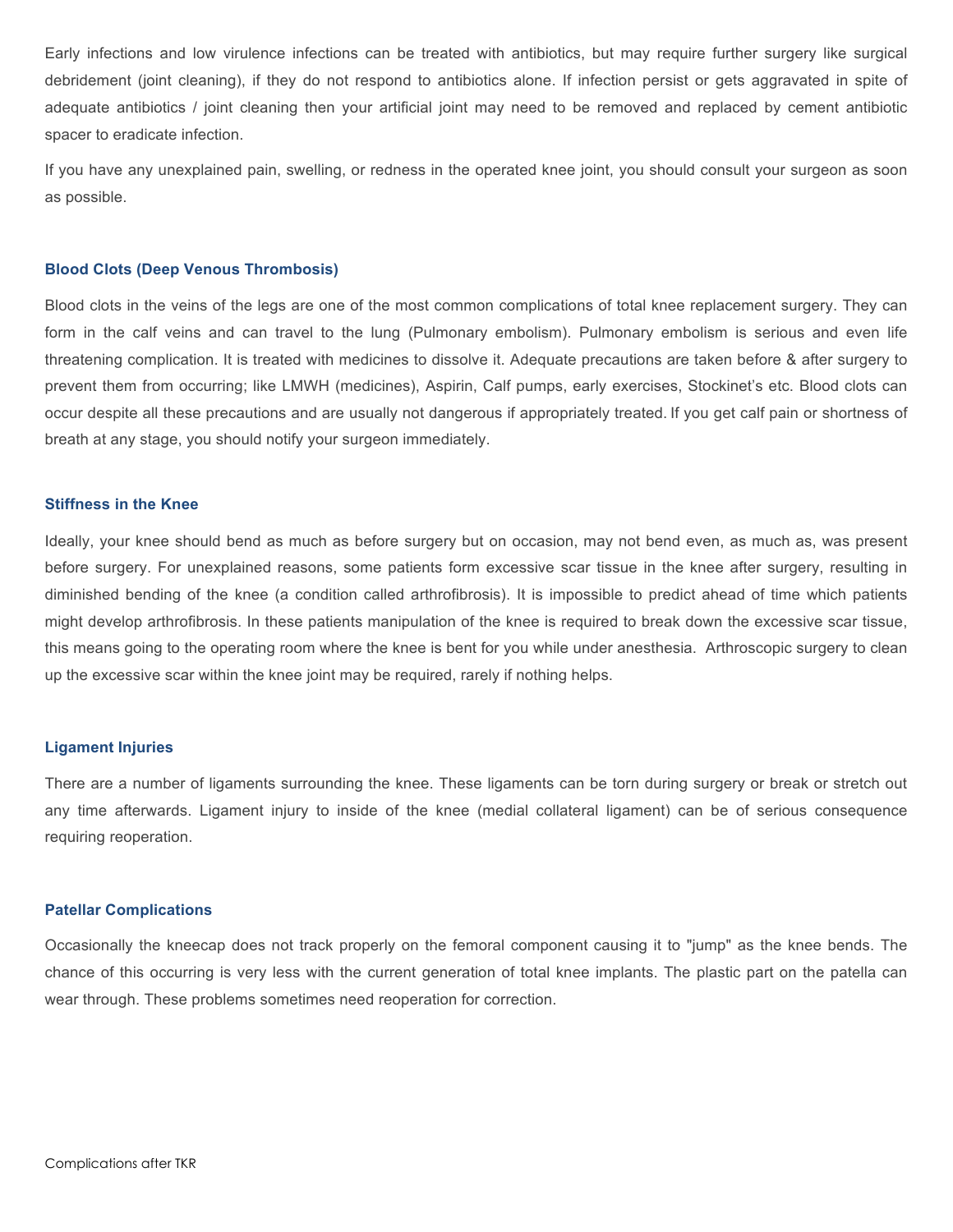#### **Damage to Nerves and Blood Vessels**

Rarely these can be injured at the time of surgery and are debilitating. Nerves and blood vessels run very close to the knee joint. **Nerve damage** can (rarely) occur with knee replacement. The most common nerve damaged is the nerve to the muscles that bring the foot up toward the face (the peroneal nerve). The odds of this occurring are very low. If it does occur, the affected nerve usually recovers after 6 to 12 months. Quite commonly the skin around the knee feels "numb" because of small skin nerves that get cut at surgery. Sensation usually returns to normal within a few months. **Arterial injury** is an uncommon but serious complication. The major arteries of the leg lie just behind the knee joint. Once injured, blood vessels are explored and repaired by a vascular surgeon. If not, you could even lose your leg. The chance of this occurring is extremely small.

#### **Fractures or Breaks in the Bone**

Incidence of such fractures is low. Fractures or breaks can occur during surgery in severely osteoporotic bones. Sometimes patient also develop stress fracture around knee without any fall especially those with severe deformity and who delays surgery for long. These fractures can be managed successfully during the surgery with special implants. Sometimes fractures are noticed only on post operative x-rays, and they are managed by modifying postoperative rehabilitation protocol or rarely may requires resurgery.

Fracture around the implant (peri-prosthetic fractures) can happen many weeks or months after the surgery. These periprosthetic fractures usually require surgery.

#### **Aseptic Loosening**

It is the most important long-term problem & the reason for revision of total knee replacement surgery. Loosening of the prosthesis from the bone is the most important long-term problem. Current generations of implant have good survivorship. Good surgery, choice of correct implant with proven design and good survivorship, maintaining good quality of bone & muscle, maintaining weight and avoiding high impact activities are some of the factors which delay this complication. As implants gets loose & bone quality & quantity becomes poor, Revision Total knee Replacement surgery is the ultimate solution.

#### **Cosmetic Appearance**

The knee may look different than it was because it is put into the correct alignment to allow proper function.

# **Leg length Inequality**

This is most likely to happen when a patient with significant deformity of both knees chooses to undergo one knee operation at a time. This happens due to the fact that a corrected knee is straighter and hence longer.